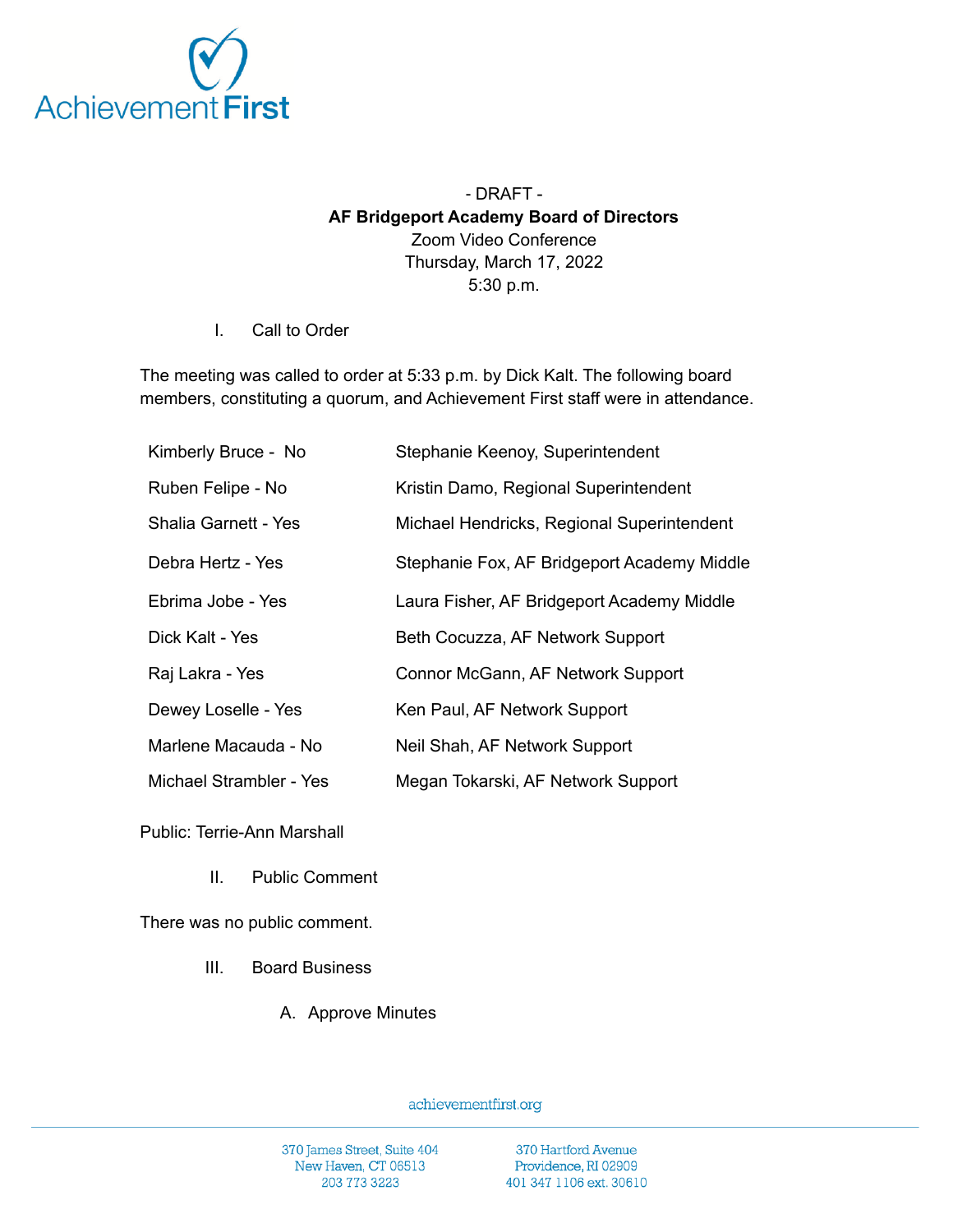

RESOLVED, the AF Bridgeport Academy Board of Directors hereby approves the meeting minutes from January 19, 2022.

Motion by Raj Lakra Seconded by Debra Hertz All in favor

B. Approve Financial Report

Neil Shah, Chief Financial Officer, presented AF Bridgeport Academy's year-to-date financial statements, through January 31, 2022, including the balance sheet and profit-and-loss statements for the charter and individual schools, as previously reviewed with the Board's Finance Committee. Overall, AF Bridgeport Academy is projecting a balanced budget.

In May 2022, the Board will review AF Bridgeport Academy's year-to-date financial statements, through March 31, 2022, as well as vote on the budget for FY23 (2022-23).

Representing the Finance Committee, Raj Lakra and Dewey Loselle reported that AF Bridgeport Academy's financial condition continues to be historically strong, notably due to government-funded COVID support. The charter is also managing cash flow well.

Dick Kalt asked if there were any changes with regard to how AF Bridgeport Academy's ESSER funds will be applied. Mr. Shah confirmed no changes since the revised spending forecast for FY22 (2021-22) shared at the January 19, 2022, meeting. A FY23 (2022-23) ESSER spending plan will be included in the May 2022 financial report.

RESOLVED, the AF Bridgeport Academy Board of Directors hereby approves the financial report as presented.

Motion by Dewey Loselle Seconded by Michael Strambler All in favor

- IV. Discussion and Additional Business
	- A. Vote to Approve Shalia Garnett to Serve as AF Bridgeport Academy Elementary Interim Principal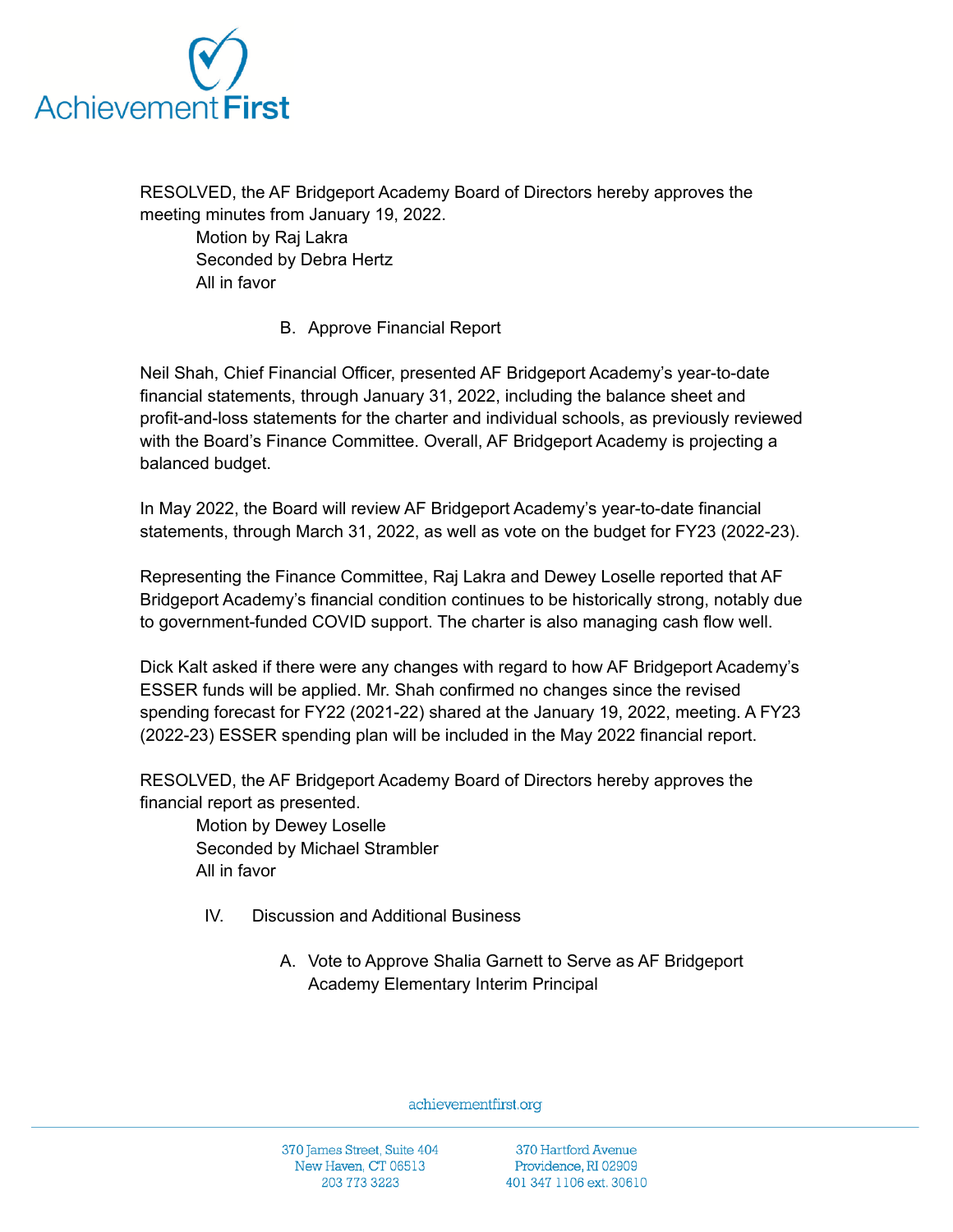

RESOLVED, the AF Bridgeport Academy Board of Directors hereby approves Shalia Garnett to serve as Interim Principal for AF Bridgeport Academy Elementary, for the period of April 22, 2022, to June 1, 2022.

Motion by Raj Lakra Seconded by Debra Hertz All in favor (Shalia Garnett Abstained)

B. Schools Discussion with Regional Superintendents

Michael Hendricks gave a report about AF Bridgeport Academy Middle. The school just finished the first round of mock ELA assessments, which will provide an indicator of potential student outcomes on state assessments. The mock Math assessments will be administered next week. Critical hiring for the 2022-23 school year is underway, in partnership with AF's Team Recruit.

Kristin Damo delivered a report about AF Bridgeport Academy Elementary. The school continues to be in a strong place in terms of adult culture and staff retention, with 93% of staff projected to return for the 2022-23 school year (one of highest intent-to-return rates in the AF network). In her capacity as Interim Principal during Principal Samantha Lucky's family leave, Lauren D'Addario has been working on hiring for 2022-23. Ms. D'Addario will be out on family leave beginning in April 2022, and Shalia Garnett will take over as Interim Principal until Ms. Lucky returns. Three school leaders will simultaneously be out on family leave when Ms. Garnett steps into the Interim Principal role, so Ms. Damo plans to spend additional time at the school to support Ms. Garnett and the Leadership Team. Student suspensions remain low, and more than 85% of students and families report feeling positive about AF Bridgeport Academy Elementary. The mid-year reading assessment cycle recently concluded. Students are making progress, but there is still room for improvement.

- Raj Lakra asked if Ms. Damo has noticed any drop-off or change in student or staff culture while Ms. Lucky has been out on family leave. Ms. Damo said there was not. Ms. D'Addario has been at AF Bridgeport Academy Elementary for nearly a decade and has strong relationships with students, families, and staff.
	- C. Proposed Executive Session: Personnel Discussion Regarding Principal Renewal Offer for 2022-23 School Year and Principal Appointment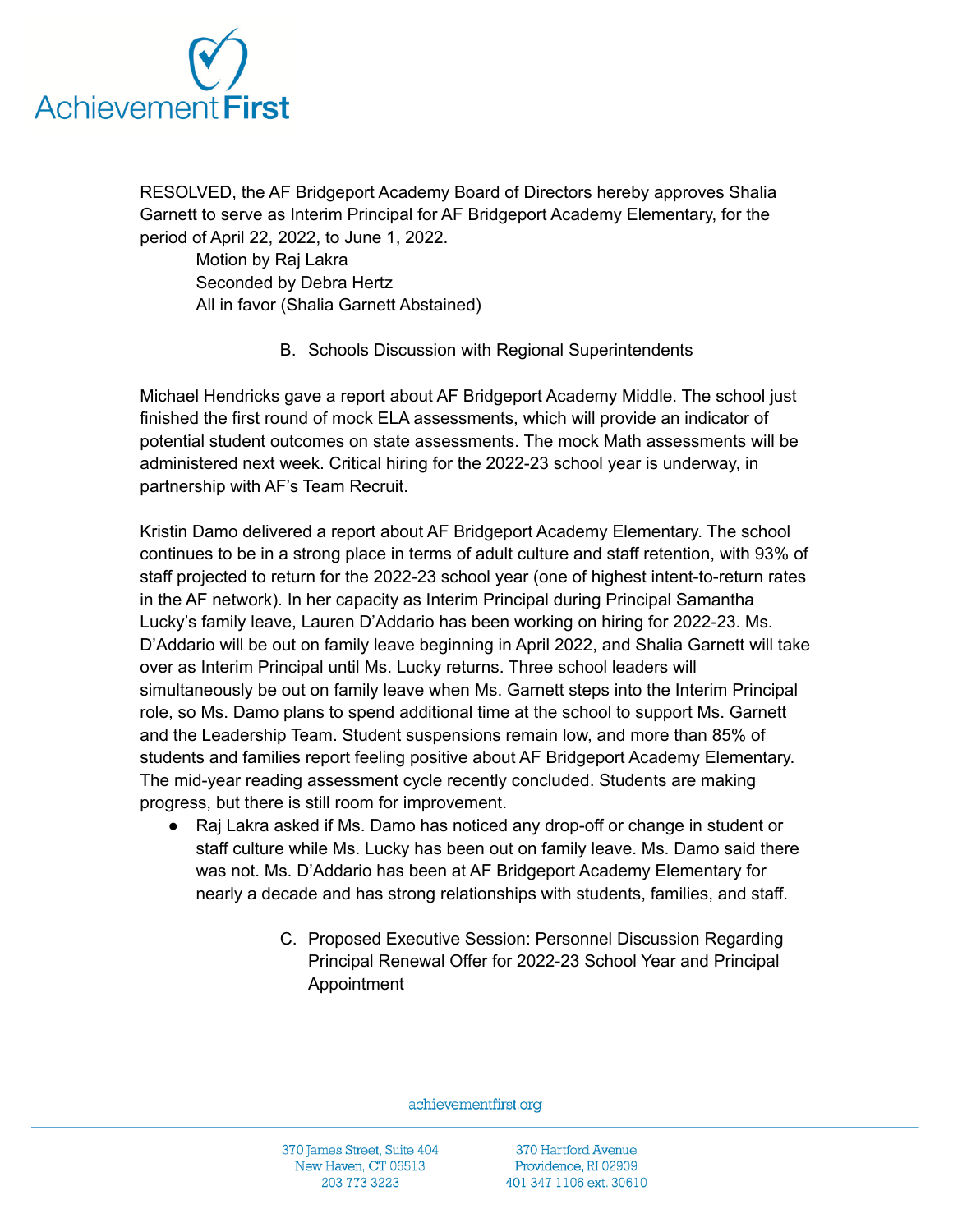

Prior to entering Executive Session, Dick Kalt introduced Stephanie Fox and reported a positive Personnel Meeting. He offered board members an opportunity to ask Ms. Fox any questions. Dewey Loselle asked about Ms. Fox's perception of AF Bridgeport Academy Middle's greatest challenges, and Ken Paul prompted Ms. Fox to speak about the advantages of stepping into the Principal role now, with regard to being able to set a vision, oversee hiring, etc. for the 2022-23 school year.

The Board entered Executive Session at 6:04 p.m. and invited the following members of the Achievement First staff to join: Stephanie Keenoy, Kristin Damo, and Michael Hendricks. Shalia Garnett recused herself. Motion by Dewey Loselle. Seconded by Michael Strambler.

The board exited Executive Session at 6:31 p.m. Motion by Raj Lakra. Seconded by Michael Strambler.

RESOLVED, the AF Bridgeport Academy Board of Directors hereby approves Stephanie Fox to serve as Principal of AF Bridgeport Academy Middle, effective March 21, 2022. Motion by Debra Hertz Seconded by Raj Lakra All in favor

RESOLVED, the AF Bridgeport Academy Board of Directors has discussed the performance of the AF Bridgeport Academy Principal intending to return for the 2022-23 school year and the compensation package as proposed by Achievement First, and hereby approves the renewal of the following Principal, with a final compensation package to be incorporated in the FY23 Budget, to be reviewed and approved in May 2022.

Samantha Lucky, Principal, AF Bridgeport Academy Elementary

Motion by Raj Lakra Seconded by Debra Hertz All in favor

D. High School Committee Report

Dick Kalt summarized Principal Simon Obas's school report from the Amistad Academy Joint High School Committee Meeting, as recorded and published in the committee meeting minutes dated March 2, 2022.